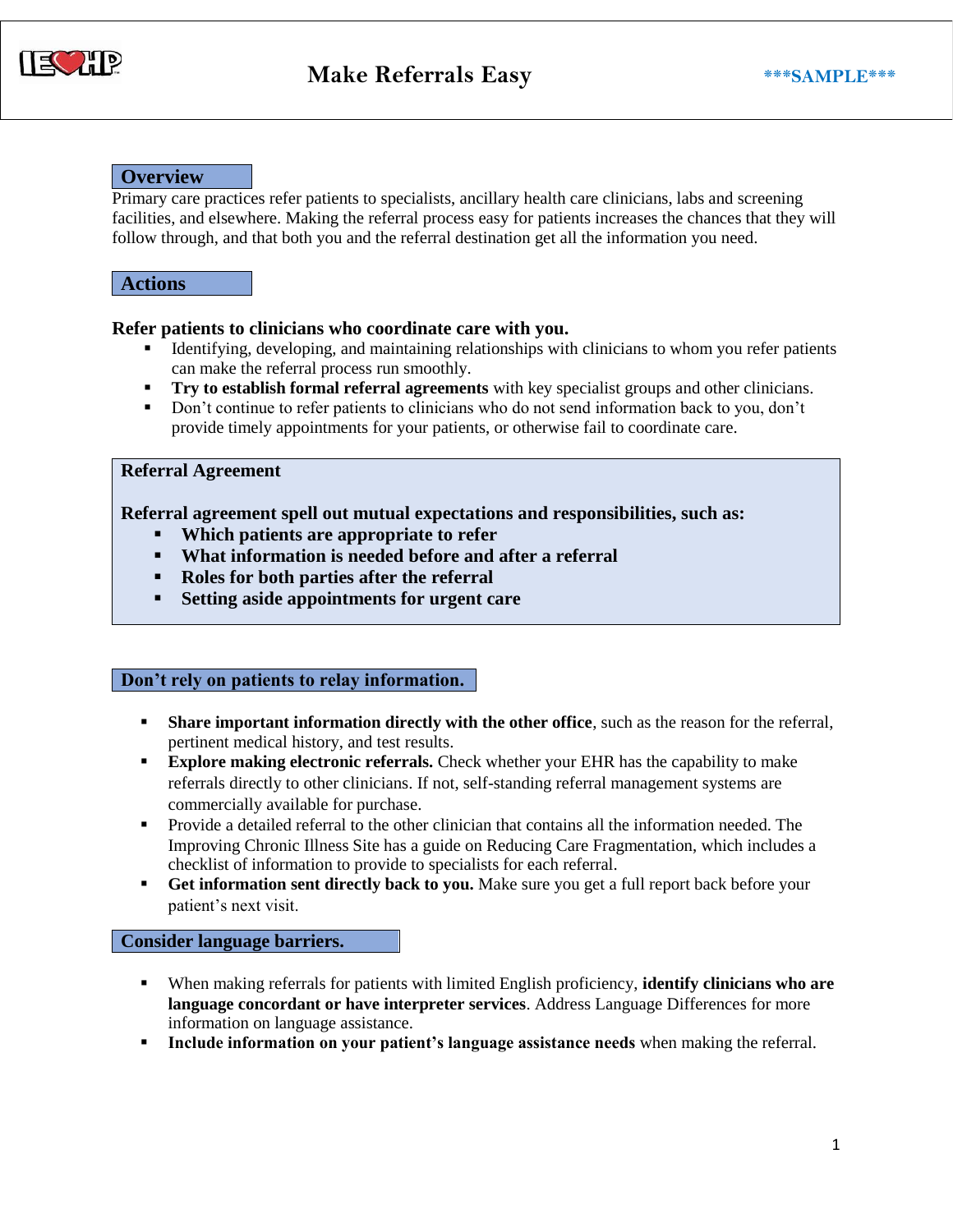

## **Make sure the patient understands the reason for the referral.**

- **Explain why** the patient needs to be seen by someone else, and what might happen if he or she is not seen.
- **In the case of tests, explain how you and the patient will use the information to diagnose,** manage, or decide on treatments for health conditions.
- In the case of screenings, **give a clear explanation of the risks and benefits.** Ultimately, it's up to the patient as to whether or not to undergo any particular test or screening.
- **Use the teach-back method** Use the Teach-Back Method) to confirm patient understanding.
- **Ask about and address any concerns or fears**.

# **Offer help with the referral.**

- Ask patients if they would like your office to make the initial phone call.
- If staff members are making appointments for patients, make sure they first find out when the patients are available.
- **•** Ask patients about transportation and other barriers to their completing the referral. Discuss how they could overcome these barriers. Use Tool 18: Link Patients to Non-medical Support to refer them to other services that could support their completion of the referral.

#### **Provide clear instructions.**

- For some referrals, patients will need to prepare in advance (e.g., fast, discontinue a medicine). Provide easy-to-understand instructions verbally and in writing.
- Explain the referral process fully (e.g., how you and the other clinician will exchange information, when the patient should return to your office).
- Give clear oral and written directions to get to the referral location.
- Use the teach-back method to confirm patient understanding.

#### **Follow up on referrals.**

- Confirm and document that the patient successfully completed the referral.
- Obtain information on the result of the referral and document in the medical record.
- Make sure the patient receives the results of any tests or screenings, even normal results.
- Provide patients positive feedback for completing referrals. Let patients see how you use the information obtained from tests or specialist visits.
- If the patient has not completed the referral, reinforce that you feel the patient could benefit, and review barriers.
- Determine whether the patient needs additional referrals.
- **•** Get feedback from patients on the quality of the care provided. Stop making referrals to places that consistently receive negative reports.

### **Track Your Progress**

Select a sample of referrals made during a week. Examine the referral records to calculate the percentage of referrals that included all relevant information. One month later, calculate the percentage of patients